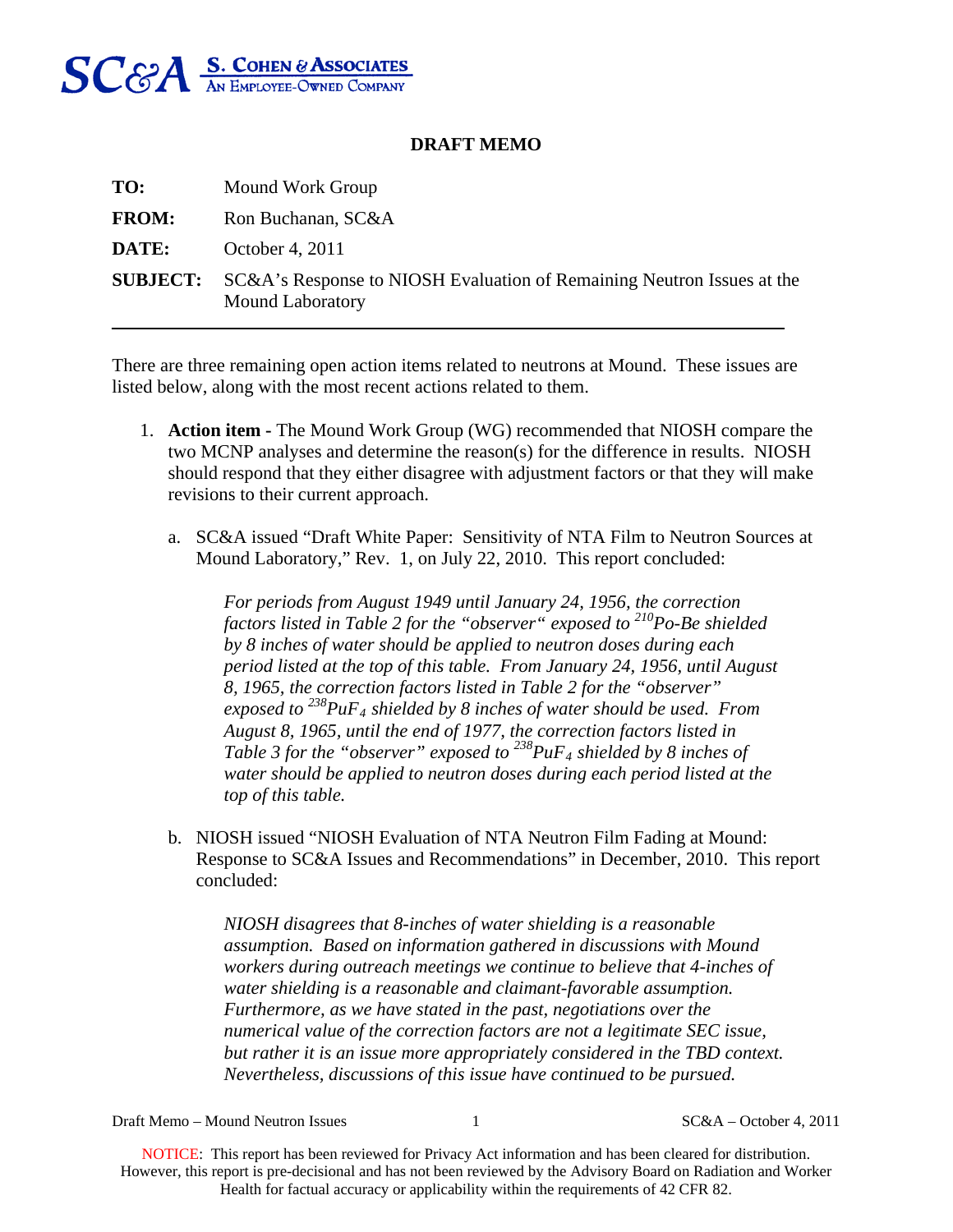*However, we also note that in either case the correction factors are almost the same. So strictly in the interest of coming to agreement we accept this SC&A recommendation and will apply the 8-inch water shielding correction factors published in Tables 2 and 3 of the SC&A report and reproduced in the third column of the Table 1.* 

## **SC&A Response to Action Item #1**

SC&A agrees with NIOSH's decision on this issue.

- 2. **Action item** NIOSH is to respond to the WG questions concerning NTA film track fading and adjustment factors.
	- a. SC&A issued "Draft White Paper: Sensitivity of NTA Film to Neutron Sources at Mound Laboratory," Rev. 1, on July 22, 2010. This report concluded:

*Based on this derivation, we predict fading of 34% after 1 week and 87% after 2 weeks, a minor discrepancy with the Mound report.* 

and,

*Given the range of results of the track fading studies and our subsequent analysis, we recommend that the most claimant-favorable correction factors be applied to the neutron doses prior to July 15, 1968. The Mound procedure to correct future NTA film reports—applying a correction of 33% to 1-week films, and 56% to 2-week and 4-week films—is consistent with the assumption that the entire dose is received at the beginning of the 1-week or 2-week monitoring periods, but that it is delivered uniformly during each workday to workers on a 4-week monitoring schedule. This suggests that the study cited in the dosimetry supervisor's July 15, 1968, memo may have involved exposing films daily for a 4-week period, with results that were in complete agreement with our analysis of the July 1, 1968, report. The corrections that were applied by Mound following July 15, 1968, should be applied retrospectively to earlier neutron doses measured at Mound. These corrections are in addition to the correction factors derived from Tables 2 and 3.* 

- b. NIOSH issued, "NIOSH Evaluation of NTA Neutron Film Fading at Mound: Response to SC&A Issues and Recommendations" in December 2010.
	- i. This report noted, "NIOSH believes that an error exists in the SC&A analysis when they state, "Based on this derivation, we predict fading of 34% after 1 week and 87% after 2 weeks."
	- ii. As a result, this report then concluded, "In light of the publication by Kahle et al. (1969) and the apparent error in the SC&A analysis, NIOSH continues to support

Draft Memo – Mound Neutron Issues 2 SC&A – October 4, 2011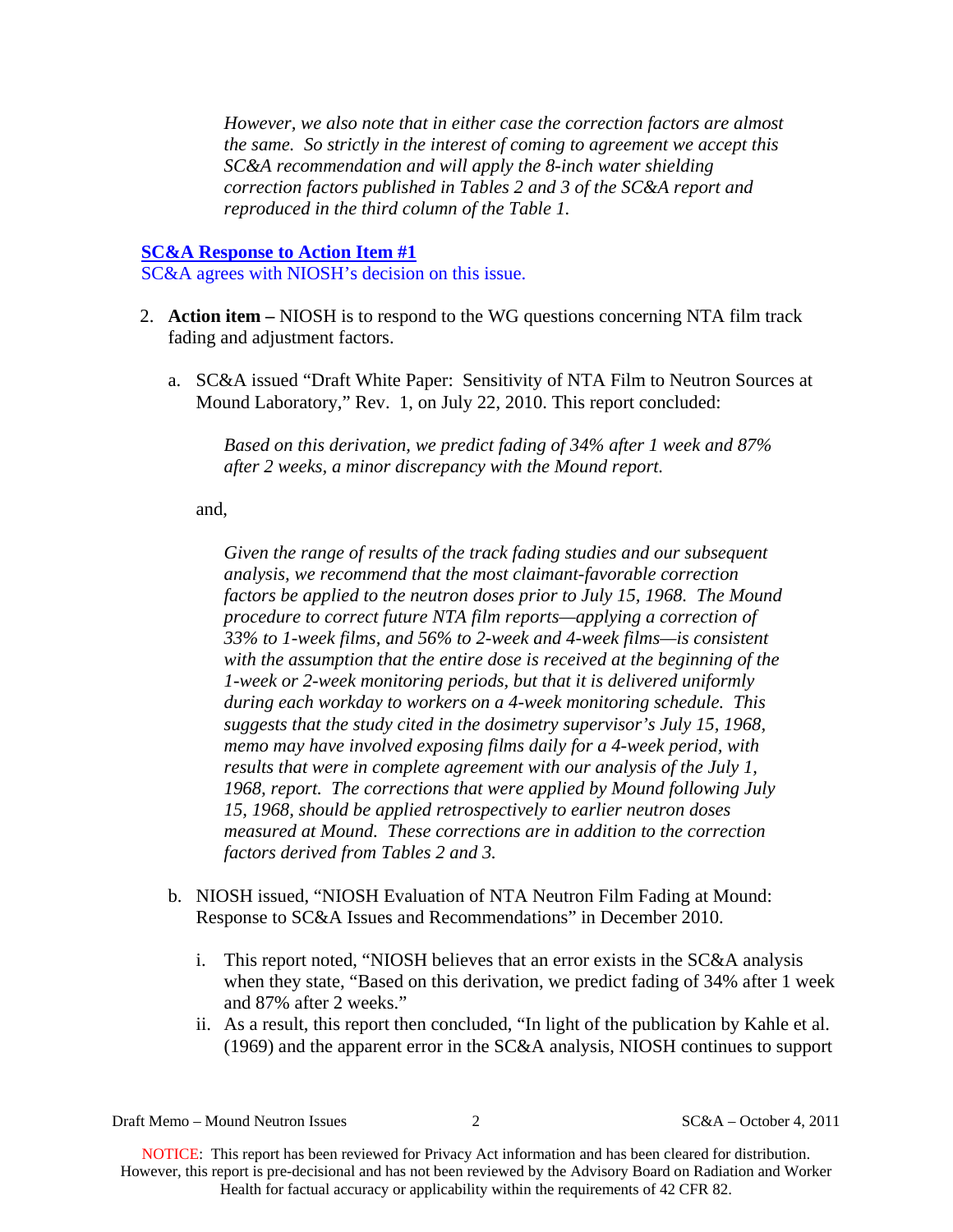the fading values of 33% in the first week after exposure and 56% after two weeks."

c. Bob Anigstein of SC&A sent an e-mail to the Mound WG on December 29, 2010, stating:

*I have just reviewed the report, "NIOSH Evaluation of NTA Neutron Film Fading at Mound: Response to SC&A Issues and Recommendations, December, 2010" (the footer has a date of November 3, 2010). NIOSH highlighted a typo on p. 9 of my and Dick Olsher's "Draft White Paper: Sensitivity of NTA Film to Neutron Sources at Mound Laboratory," Rev. 1, dated July 22, 2010. Our report erroneously stated that the predicted fading of NTA film after 2 weeks is 87%. The correct value is 57%, which is obtained from our Equation 6, and is consistent with the 56% reported by Mound.* 

d. Given that the apparent discrepancy between value of the fading correction factors NIOSH proposed to be applied to NTA film results, and the values calculated by SC&A was the result of a typographical error, it appears to NIOSH that we and SC&A are in agreement on this issue. We therefore propose that the Mound Working Group discuss this issue for possible closure.

## **SC&A Response to Action Item #2**

SC&A agrees with NIOSH's decision on this issue, but SC&A notes that while the Mound TBD-6, page 30, recommends these fading values be applied for NTA film for the period 1949–1976, NIOSH's Mound neutron evaluation white papers of March 18, 2009, and December 9, 2009, both recommend 9%/wk fading correction factor.

- 3. **Action Item** Review NTA data for 1951–1960.
	- a. SC&A has expressed concerns about NIOSH's proposed strategy to use categorical data from the Health Physics Progress reports for this time period. SC&A also suggested that we use the actual neutron dosimetry data to make a neutron coworker model.
	- b. NIOSH maintains that the use of categorical data is both viable and claimantfavorable. However, in the interest of coming to closure on this issue, we investigated the possibility of using the actual neutron dosimetry data, as suggested by SC&A. Unfortunately; we have been unable to locate the cycle-by-cycle neutron dosimetry results for this time period in spite of multiple records searches requested of DOE Legacy Management. In the interest of completeness, we have one more request pending with DOE Albuquerque Operations Office, but we are not optimistic that this request will produce the required records. In the event that it does, we will revisit this issue. In the absence of this data, NIOSH plans to use the approaches we have previously proposed.